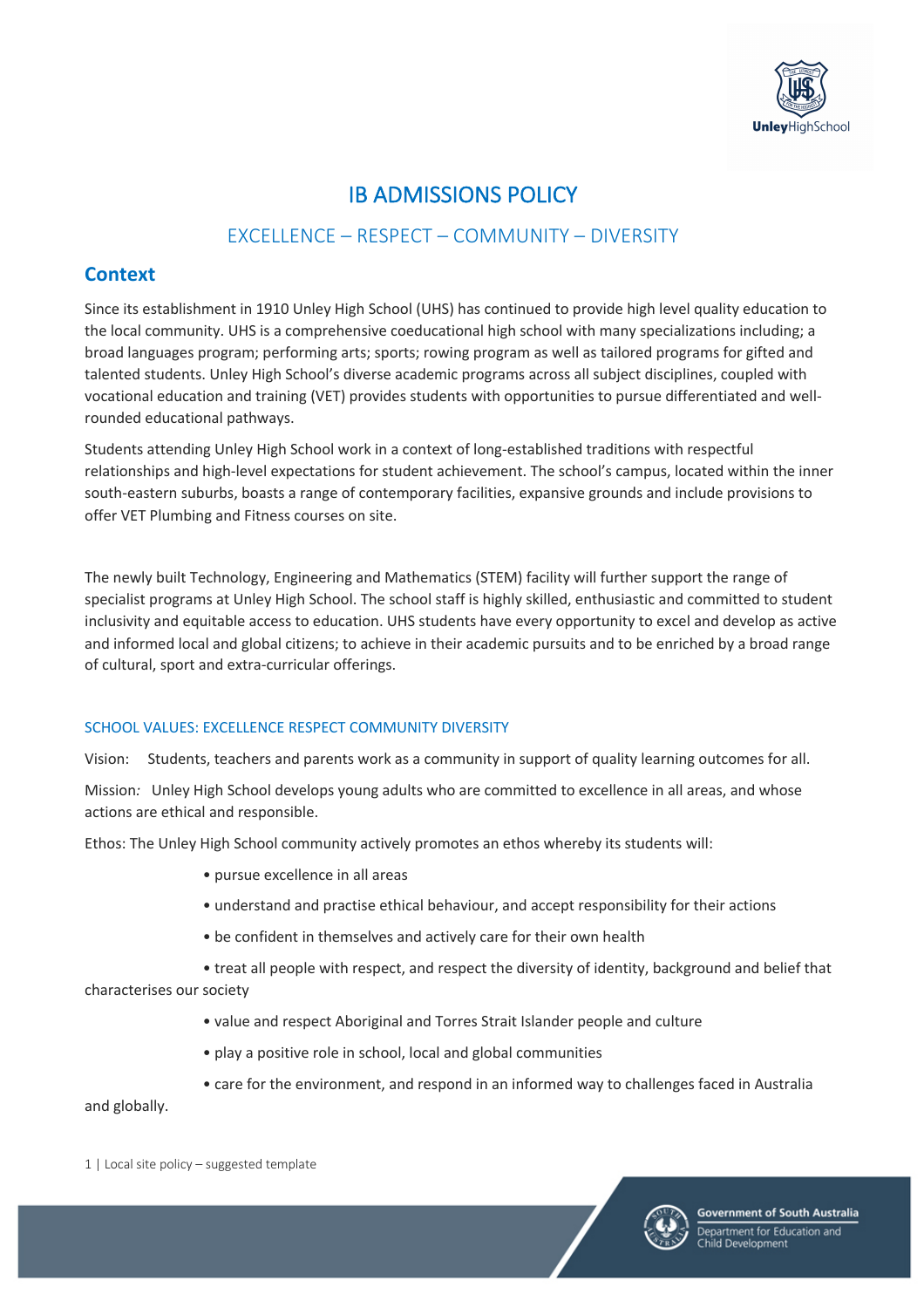

# **Process**

### **REQUIREMENTS FOR ENTRY**

Unley High school follows Department for Education (DfE) enrolment policies and guidelines. The IB Diploma Program is open to all students who have successfully completed Year 10 and who meet the requirements. Those who are currently enrolled at Unley High School will be given priority into the program.

### **INTERNAL APPLICATIONS**

- Students must be in Yr. 10 and be eligible for entry to Year 11 to undertake the IB Diploma Program
- Students need to demonstrate that they have consistently achieved a grade of B or higher in the following subjects: English, Humanities, Maths, Science and one of the Languages offered.
- Successful completion of subjects in Year 10 that lead to an IB Diploma subject e.g. students wanting to study IB Maths should select Year 10 Maths Plus as outlined in the school's curriculum guide.
- Provide a Letter of recommendation from a school leader that addresses behaviour, attendance, motivation and self-discipline.
- Parent Reference
- A written application outlining their reasons for undertaking the IB Diploma Program
- NAPLAN results at or above SEA
- Appropriate English fluency to manage with the language of instruction

#### **EXTERNAL APPLICATIONS**

Each year a number of Applicants from out of zone will be given the opportunity to access an IB education which may not be available at their local school. In order to be considered:

- Students must be in Yr. 10 and be eligible for entry to Yr. 11 to undertake IB Diploma Program
- Students must have achieved a B grade average or higher for the following subjects: English, Humanities, Maths and Science (and preferably a Language.)
- Provide a Letter of recommendation from the Principal or Delegate that addresses behaviour, attendance, motivation, self-discipline and an independent learning.
- A written application with a video/podcast outlining their reasons for undertaking the IB Diploma Program
- Parent Reference
- NAPLAN results at or above SEA
- School reports are provided including a Teacher Reference
- Transport Plan demonstrating they are able to access Unley High School

#### **PROCESS OF ENTRY**

 Once an expression of interest has been submitted to DfE, all applicants accompanied by a parent/caregiver will be invited to an interview with the IB Coordinator and/or AP responsible for IB Diploma Program to determine their suitability to undertake the IB Diploma Program. Candidates and family will be asked to identify any areas where the student may need additional support ie academic, literacy, language or specific learning needs. The Panel will assess the student's level of commitment, ability to take personal responsibility for their learning as